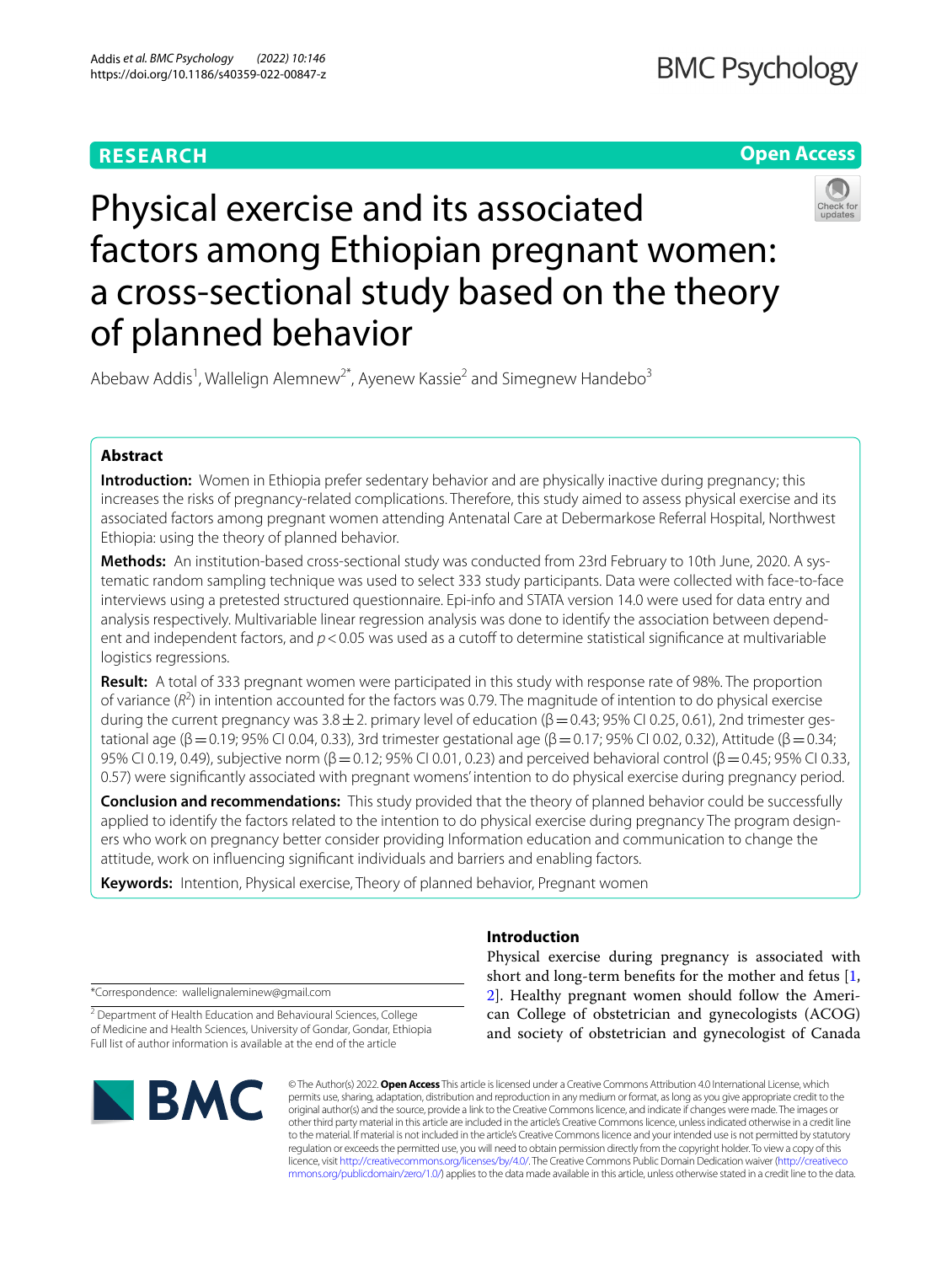(SOGC) recommendations that states healthy pregnant women should be physically active throughout pregnancy by achieving at least 150 min of moderate intensity aerobic physical exercise per week to reduce the risk and acquire beneft from the recommended exercise [\[3](#page-7-2), [4\]](#page-7-3). The risks are pregnancy-induced hypertension, gestational diabetes mellitus, prolonged duration of labor, low back pain, delivering macrosomia baby, infuences on the mode of delivery, and excessive weight gain [\[5](#page-7-4)]. Studies indicated that aerobic exercise reduces the risk of gestational diabetes millets by 55% throughout the pregnancy and 25% during early pregnancy exercise [\[6](#page-7-5)[–9](#page-7-6)]. Furthermore, aerobic physical exercises during pregnancy shorten the duration of frst stage labor and reduce Cesarean by 15% [[10–](#page-7-7)[12](#page-7-8)].

Ethiopia is one of the Sub-Saharan Africa countries that has high maternal mortality ratio (MMR) reported at 412 [[13\]](#page-7-9). Even though the country has in good progress in the reduction of maternal mortality rate still it has a wide gap as compared to developed countries which are 12 [\[14](#page-7-10)]. In the reduction of maternal complication during pregnancy physical exercise has great importance as the study confrmed [[15](#page-7-11)]. A study done in Eastern Ethiopia showed that 16.3% of maternal death during pregnancy is due to hypertensive disorder of pregnancy [[16](#page-7-12)]. Another study done in Ethiopian urban areas on level and intensity of physical activity showed that pregnant mothers acquired 1.46 MET (Metabolic Equivalent) which is considered as physically inactive and low as compared to women from low income countries [\[17](#page-7-13)]. Recent studies also show that novelty-seeking and personality traits are associated with higher level of physical activity [\[18](#page-7-14), [19\]](#page-7-15).

According to the theory of planned behavior three kinds of considerations: beliefs about the likely consequences of the behavior (behavioral beliefs), beliefs about the normative expectations of others (normative beliefs), and beliefs about the presence of factors that may facilitate or impede performance of the behavior (control beliefs) guide human behavior [\[20](#page-7-16)]. In combination with those indirect constructs, direct attitude toward the behavior, direct subjective norm, and direct perception of behavioral control lead to the formation of a behavioral intention [[21\]](#page-7-17). It has been applied to studies of the relations among beliefs, attitudes, behavioral intentions and behaviors in various felds [\[20](#page-7-16), [21\]](#page-7-17). Studies have also applied the constructs of theory of planned behavior model to predict intention to do physical exercise during pregnancy, hence attitude, perceived behavioral control and subjective norm had direct relation with intention to do physical exercise [\[22–](#page-7-18)[24\]](#page-7-19). However, to date, no research has applied the theory of planned behavior model to study the magnitude of pregnant mothers' intention to do physical exercise in Ethiopia.

Furthermore, the factors that increase or decrease intentions to do physical exercise are not well identifed in the study area. Therefore, this study aims to assess the magnitude of intention to do physical exercise and its associated factor among pregnant women who were attending antenatal care at Debermarkose referral hospital based on the theory of planned behavior.

#### **Methods**

#### **Study design and setting**

An institution-based cross-sectional study was conducted from 23rd February to 10th June 2020 among Debermarkose referral hospital of antenatal care attendant pregnant women. It is situated in the Amhara National Regional state at 376 km away from Addis Ababa city in North West direction of the country.

## **Sampling and sample size determination**

As far as the knowledge of the investigators there was no study conducted in Ethiopia on intention to do physical activity among pregnant women. Therefore, a pilot study was conducted to get the standard deviation and mean intention. The sample size was determined using the single population mean and double population mean formula as below;

$$
n = (Z\alpha/2)^{2}\delta^{2}
$$
  
\n
$$
d^{2} = 1.96^{2} \times 5^{2} = 323
$$
  
\n
$$
(0.04 \times 13.64)^{2}
$$

2<sub>o</sub>

where n=sample size,  $Z\alpha/\gamma = 95\%$ confidence level,  $\delta$  = standard deviation (5), d = degree of accuracy desired to set (0.04) and, mean intention (13.64). By adding a 5% non-response rate the fnal sample size was 339 participants. Those participants with placenta Previa, premature rupture of membrane, and pregnancy-induced hypertension were excluded.

To select a sample of 339 antenatal care attendants from the total 819 attendants (total number of ANC attendants in the Hospital), we assigned a consecutive number from  $1$  to  $N$  in the ANC registration book. Then sampling started by selecting an element from the list at random and then every kth element in the frame was selected, where k was the sampling interval.

#### **Measurement**

*Intention* Intention to do physical exercise is the outcome variable, it is the mother's readiness to do physical exercise during the current pregnancy. It was measured with four items having a fve-point Likert scale (Cronbach's  $\alpha$  = 0.96). The questions were asked like "I intend to do physical exercise during the pregnancy period." The responses were 1 "strongly disagree", 2 "disagree", 3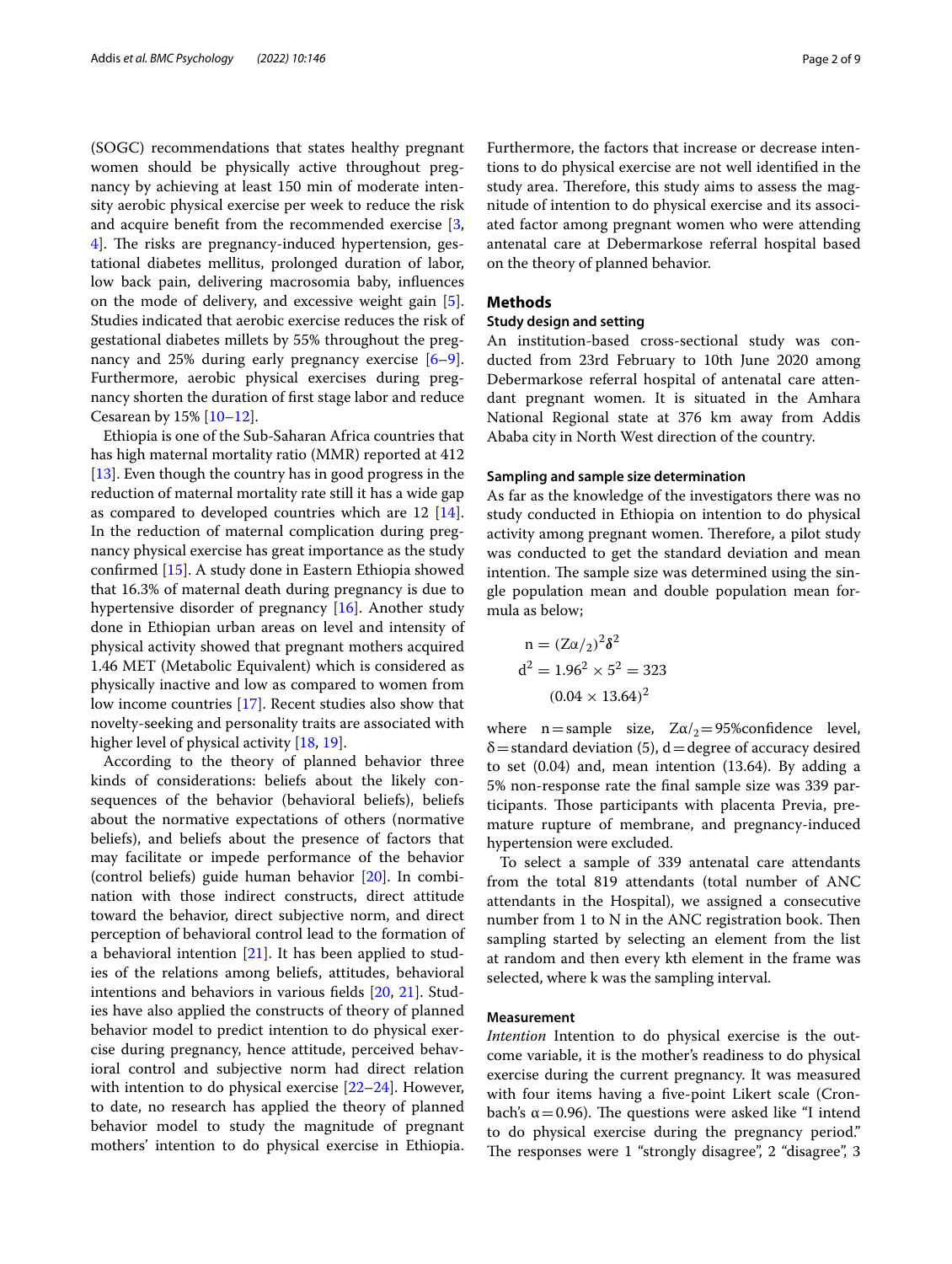"neutral", 4 "agree", and 5 "strongly agree". The composite score ranged from four to twenty and the high score indicate high intention [\[25\]](#page-7-20).

*Regular physical exercise* is an aerobic physical exercise that lasts 30 min continuously at least 3 days a week like brisk walking, stationary cycling, and swimming [[26\]](#page-7-21).

*Direct attitude* Individual feelings and beliefs about physical exercise. It was measured with seven items having a five- Likert scale (Cronbach's  $\alpha$  = 0.89). The questions were asked, "For me exercising regularly for 30 min per day at least 3 days a week during my pregnancy will be..." The response was 1 "bad" ...0.5 "good". The composite score ranges from seven to thirty fve the high score indicates a high attitude towards physical exercise [\[27\]](#page-7-22).

*Direct subjective norm* Perception of individuals of the social pressure to do physical exercise. It was measured with five items having five-point Likert scale (Cronbach's  $\alpha$  = 0.95). Subjective norm questions were asked, "Most" people who are important to me think that I should exercise regularly during my pregnancy period". The response was 1 "strongly disagree", 2 "disagree", 3 "neutral", 4 "agree" and 5 "strongly agree". The composite score ranges from fve to twenty fve the higher score indicates high social infuence towards physical exercise [\[25\]](#page-7-20).

Perceived behavioral control The perceived ability of an individual to control factors that infuenced physical exercise. It was measured with five items having a fivepoint likert scale (Cronbach's α=0.91). The questions were asked, "For me doing regular physical exercise during my pregnancy is..." The responses were 1 "very difficult" ...0.5 "easy". The composite score ranges from five to twenty fve and the higher score indicates higher perceived ability of individuals to control factors [[21](#page-7-17), [25\]](#page-7-20).

*Previous experience* Individuals who have done exercise during the antenatal period at least once in life time. And the questions were asked like "have you ever done physical exercise during pregnancy period?".

*Indirect Subjective norm* It is composed of normative belief i.e. one's belief about perceived social pressure to do physical exercise and motivation to comply. The normative questions were asked as "my husband thinks that I should do physical exercise during pregnancy." The responses were (1) "strongly disagree", (2) "disagree", (3) "neutral", (4) "agree", (5) "strongly agree". And the motivations to comply questions were asked like "how much do you care about what your husband think you should do physical exercise during pregnancy?" The responses were  $(1)$  "not at all",  $(2)$  "not",  $(3)$  "neutral",  $(4)$  "somewhat" and (5) "very much". It was assessed by a total twelve items for normative belief measuring and six motivations to comply with measuring items. The final value of the variable was produced by computing the sum product of normative belief and motivation to comply  $[21]$  $[21]$ . The internal consistency of items was (Cronbach's  $\alpha$  = 0.92).

*Indirect Perceived behavioral control* It is composed of control belief i.e. one's perception to do physical exercise and perceived power. The questions of control belief were asked like "how the access of the facilities may afect your physical exercise during pregnancy. The responses were (1) "not at all", (2) "not", (3) "neutral", (4) "somewhat" and (5) "very much". And questions of perceived power were asked like "if I feel that I don't have access of the facilities, it would be more difficult to do physical exercise. The questions were asked like "I intend to do physical exercise during the pregnancy period." The responses were  $(1)$ "strongly disagree", (2) "disagree", (3) "neutral", (4) "agree", (5) "strongly agree". It was assessed by a total of ten items for perceived control and fve for perceived power measuring items. The final value of the variable was produced by computing the sum product of perceived control and perceived power  $[21]$  $[21]$ . The internal consistency of items was (Cronbach's  $\alpha$  = 0.84).

*Knowledge* knowledge about physical exercise during pregnancy was asked with eleven items. The items were developed from works of various literatures [[28](#page-7-23)[–31](#page-7-24)] and have Cronbach's  $\alpha$  = 0.76 for the internal consistency of the items. Each response was valued with "1" for correct responses and "0" for incorrect responses. The knowledge score of each individual was obtained by summing up all the ten items and the expected score ranged from 0 to 11.

#### **Data collection procedure and data quality control**

The data were collected using a structured, pretested and interview administered questionnaire prepared by the investigators after reviewing diferent literatures [\[14](#page-7-10), [21](#page-7-17), [25,](#page-7-20) [32](#page-7-25), [33](#page-8-0)]. Elicitation study was conducted using semistructured interview to explore relevant salient behavioral belief among the study population towards physical exercise, normative belief that infuence them to do or not to do physical exercise and about control beliefs. Sixteen pregnant women participated in the elicitation study. Salient beliefs were identifed and the commonly held beliefs were used in the development of the questionnaire for the main study. The questionnaire was initially prepared in English and then translated to Amharic (local language) then back to English. Four data collectors and one supervisor were recruited from health professionals holding BSc degree. Content validity test was conducted by participating 6 experts from midwifery, health behavior and Obstetrics and gynecologists. It was determined by Item-level Content Validity Index (I-CVI) of 0.78 or higher, Scale level Content Validity Index by Universal Agreement (S-CVI/UA) 0f 0.8 or higher and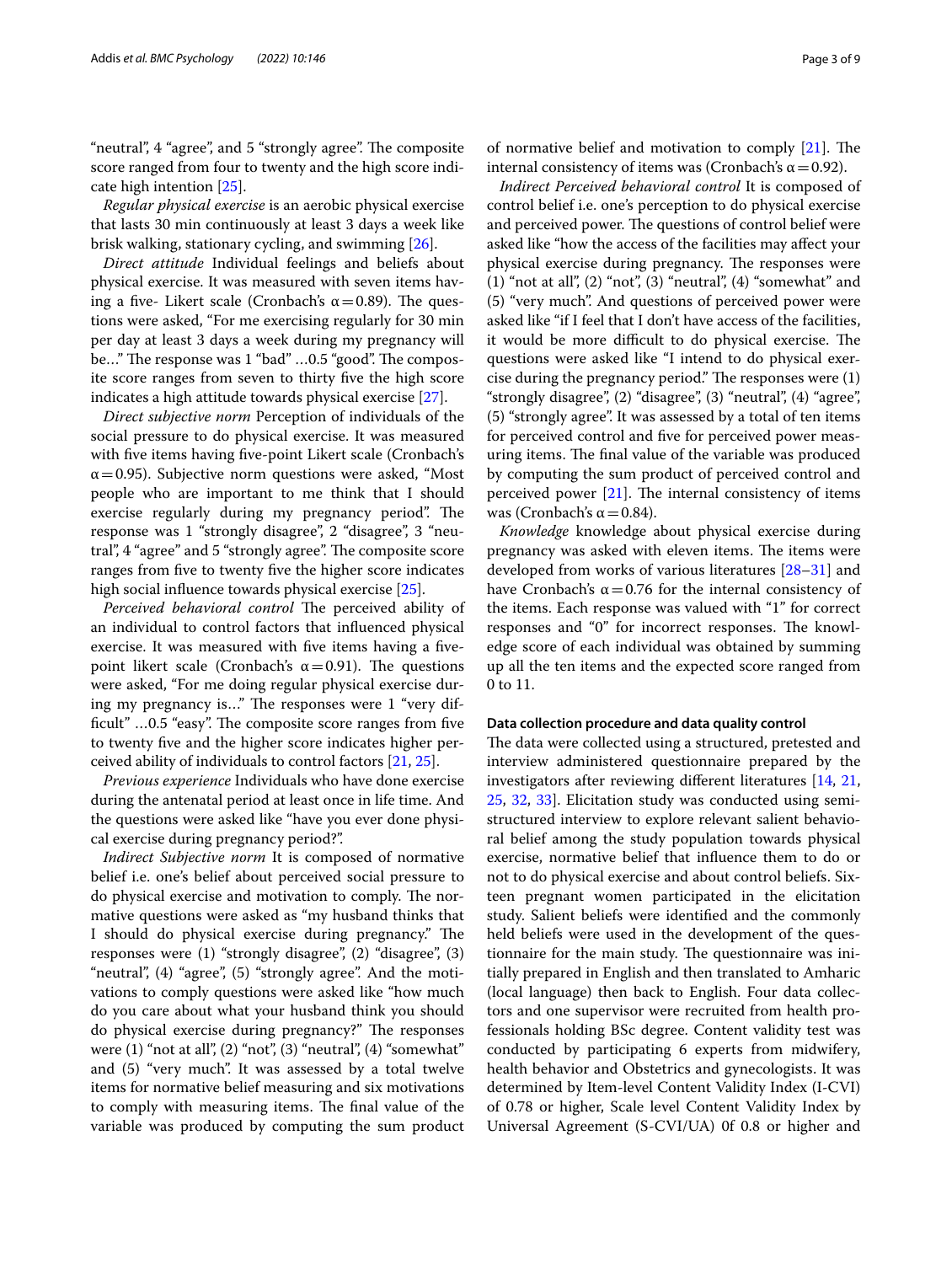Scale level Content Validity Index by Average (S-CVI/ Ave) 0.9 or higher.

#### **Data processing and analysis**

Prior to the use of the instrument the reliability analysis or internal consistency test for the TPB constructs carried out and the result was above 0.7 which is acceptable (Cronbach's alpha); it shows how closely related a set of items are as a group. All collected data was coded, cleaned and entered in to epi-data version 4.6 and was transferred to SPSS version 20 statistical software for its analysis. Descriptive analysis was used to see frequency distribution, mean and standard deviation. Correlation analysis was done between indirect and direct TPB variables in order to see the relation between them. Linear regression analysis was ftted to test the association between dependent variable and independent variables. The assumptions of normality of dependent variable which is intention statistically using skewness and kurtosis test i.e., Z value of skewness and it was found to be between  $-1.96$  and  $+1.96$  so that it was normally distributed. Linearity assumption was checked using scatter plot of the standardized residuals versus the predicted values from the regression analysis. Multicollinearity assumptions were tested by variance infation factor (VIF) and the value of all variables were below ten. The assumption of outlier was tested using box plot and there was no outlier.  $\mathbb{R}^2$  was used for the ability of explanatory variables to explain dependent variables. First all independent variables were entered in simple linear regression and those variables whose *p* value less than 0.2 were included in multiple linear regressions. Unstandardized β coefficient was used to interpret the effect of factors associated to intention to do physical exercise. Variables with *p* value less than 0.05 at 95%confdence interval were considered as statistically signifcant.

## **Results**

A total of 333 participants were engaged with a response rate of 98.2%. Regarding to the religion, most (73.3%) were orthodox Christian followers. About one-fourth (24%) of the participants had no formal education, and the majority (90.7%) were resided in urban while 60.7% were house wife in occupation. Almost all (99.1%) of the women were married (Table [1](#page-4-0)).

## **Physical activity characteristics of pregnant women**

About 6.1% had physical activity with the majority (95.2%) of participants did brisk walking and the remaining engaged in jogging. Nearly half (47.6%) reported they engage for 15 min and while most (81%) them engaged in physical activity irregularly per week while about 14.3% did twice a week.

#### **Knowledge towards about antenatal exercise**

The mean knowledge score of the respondents was 5.28  $(SD \pm 2.38)$ . The majority (81%) of the participants knew that aerobic exercise like brisk walking during pregnancy prevent excessive weight gain and 90% reduce risk of high blood pressure, and more than half (54%) knew that it is not recommended for a woman with vaginal bleeding (Table [2\)](#page-4-1).

## **Obstetric characteristics of women**

The majority of the participants  $144$  (43.2%) were multigravida, 101 (30.3%) were multiparous and 88 (26.4%) were primigravida. Most of the respondents were belongs with in third trimester pregnancy 114 (34.2%).

## **Theory of planned variables**

The median score of direct attitude, subjective norm and perceived behavioral control was 3.57, 4 and 3.6 respectively. Indirect measures of theory of planned behavior were assessed and the median score of indirect attitude was 104 $\pm$ 83. The median intention was 3.8 $\pm$ 2.

## **Correlation of theory of planned behavior variables with intention**

All of the theory of planned behaviour variables had significantly correlated with intention at  $p$  value of <0.05. Indirect attitude had highest correlation followed by direct perceived behavioural control. Indirect perceived behavioural control had negative correlation with intention (Table [3](#page-5-0)).

#### **Multiple linear regressions**

The level of education, occupation, experience of regular exercise, gestational age, knowledge about physical exercise and all the direct theory of planned behaviour variables were with a  $p$  value of  $< 0.2$  in simple linear regression.

In multiple linear regression, variables which increased intention to do physical exercise were identifed and these were level of education, gestational age, attitude, subjective norm, and perceived behavioural control were signifcantly associated variables with intention to do regular physical exercise with at 95% confdence interval.

The variance explained by intention to do regular physical exercise from factors was 79%. The standardized regression coefficient suggested that direct perceived behavioral control ( $\beta$ =0.52) was the strongest factor of intention to do regular physical exercise followed by direct attitude ( $β=0.27$ ) and direct subjective norm  $(\beta = 0.11)$ .

The participant level of education was significantly and positively associated with intention to do regular physical exercise. Participants who attained primary level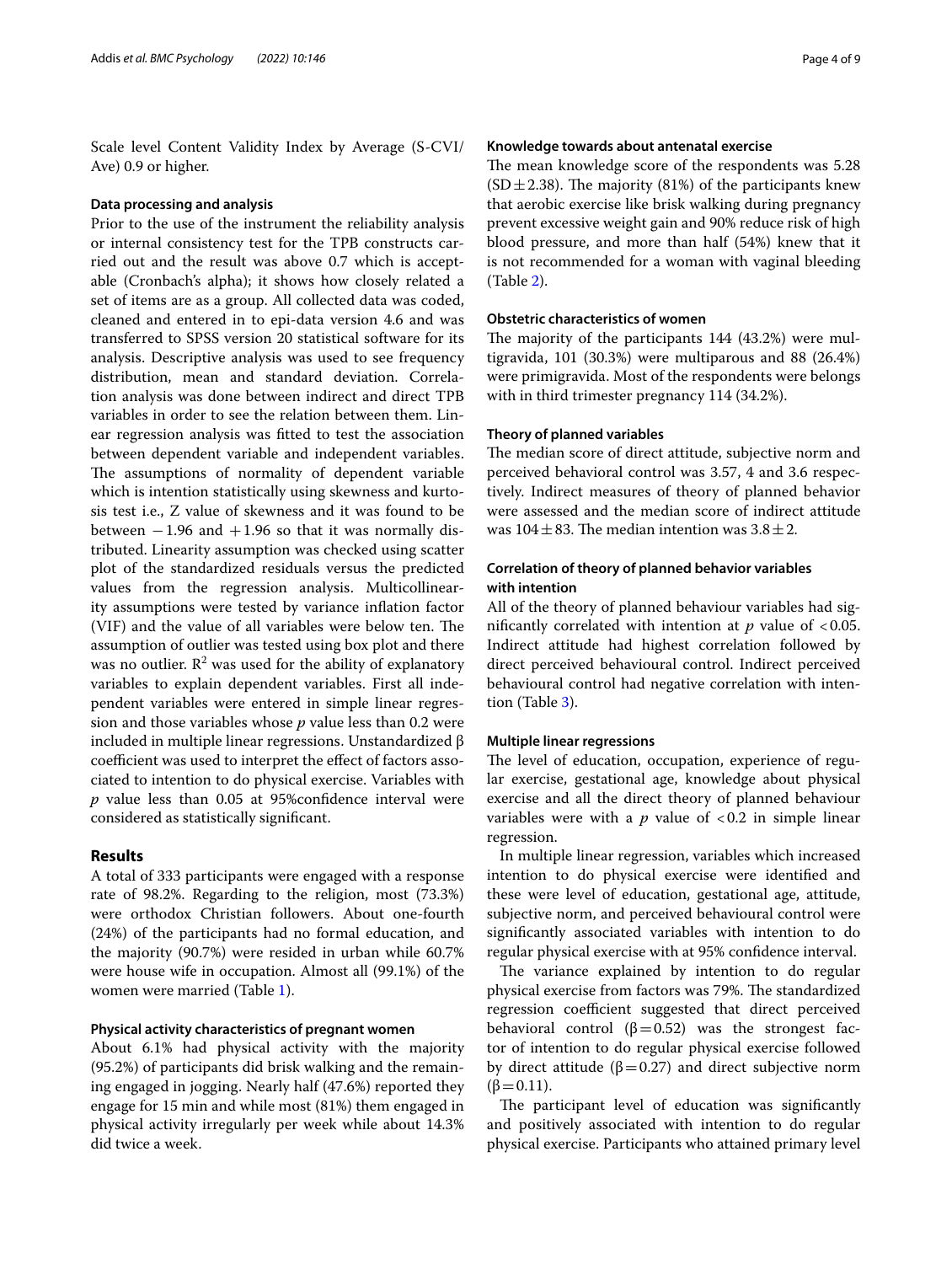| Variable                    | Category            | Frequency (n)  | Percentage (%) |
|-----------------------------|---------------------|----------------|----------------|
| Age                         | < 25                | 63             | 18.92          |
|                             | $25 - 35$           | 222            | 66.67          |
|                             | 35 and above        | 48             | 14.41          |
| Marital status              | Married             | 330            | 99.1           |
|                             | Divorced            | $\mathbf{1}$   | 0.3            |
|                             | Widowed             | $\overline{2}$ | 0.6            |
| Level of education          | No formal education | 25             | 7.5            |
|                             | Primary level       | 84             | 25.2           |
|                             | Secondary level     | 128            | 38.4           |
|                             | College and above   | 41             | 12.3           |
| Husbands level of education | No formal education | 80             | 24.02          |
|                             | Primary level       | 42             | 12.7           |
|                             | Secondary level     | 99             | 29.9           |
|                             | College and above   | 112            | 33.8           |
| Residence                   | Urban               | 302            | 90.7           |
|                             | Rural               | 31             | 9.3            |
|                             | Orthodox Christian  | 244            | 73.3           |
| Religion                    | Muslim              | 47             | 14.1           |
|                             | Protestant          | 42             | 12.6           |
| Occupation of women         | House wife          | 202            | 60.7           |
|                             | Daily laborer       | 40             | 12             |
|                             | Merchant            | 57             | 17.1           |
|                             | Government employee | 34             | 10.2           |
| Husband's occupation        | Daily laborer       | 95             | 28.5           |
|                             | Merchant            | 84             | 25.2           |
|                             | Farmer              | 45             | 13.5           |
|                             | Government employee | 107            | 32.1           |
| Monthly family income       | $\leq$ 2000         | 131            | 39.3           |
|                             | 2001-5000           | 130            | 39.0           |
|                             | $\geq 5001$         | 72             | 21.6           |

<span id="page-4-0"></span>**Table 1** Sociodemographic characteristic of pregnant women in Debermarkose referral hospital, North West, Ethiopia 2020 (n=333)

<span id="page-4-1"></span>**Table 2** Knowledge of pregnant mothers towards aerobic exercise (brisk walking for 30 min per day at least 3 days in a week during pregnancy) in Debermarkose referral hospital, North West, Ethiopia 2020

|                                                                               | Answer (yes) | Frequency | Percent (%) |
|-------------------------------------------------------------------------------|--------------|-----------|-------------|
| Reduces back pain                                                             | Yes          | 94        | 28.2        |
| Prevents excessive weight gain                                                | Yes          | 270       | 81          |
| Reduces risk of high blood pressure                                           | Yes          | 304       | 91.2        |
| Reduces risk of gestational diabetes                                          | Yes          | 205       | 61.5        |
| Reduces the likely hood of cesarean section delivery                          | Yes          | 59        | 17.7        |
| Helps more rapid recovery after delivery                                      | Yes          | 59        | 17.7        |
| Aerobic exercise (brisk walking) is not recommended for woman<br>with-------? |              |           |             |
| Vaginal bleeding during pregnancy                                             | Yes          | 180       | 54          |
| Severe anemia during pregnancy                                                | Yes          | 264       | 79.2        |
| Uncontrolled type 1 DM during pregnancy                                       | Yes          | 37        | 11.1        |
| Uncontrolled hypertension during pregnancy                                    | Yes          | 29        | 8.7         |
| Severe head ache                                                              | Yes          | 260       | 78          |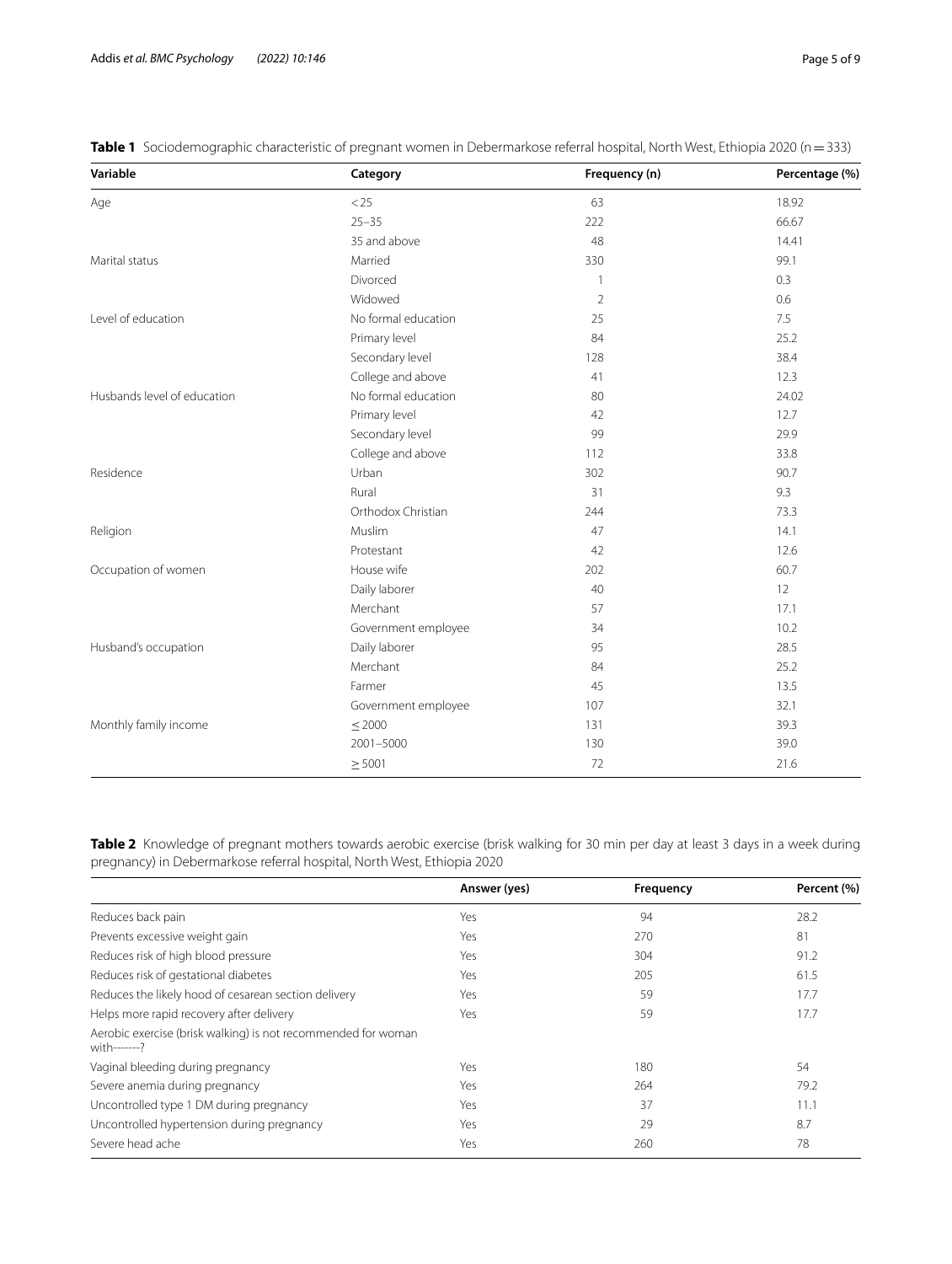|              |          | <b>DATT</b> | <b>DSN</b> | <b>DPBC</b> | <b>IDATT</b> | <b>ISN</b> | <b>IPBC</b> |
|--------------|----------|-------------|------------|-------------|--------------|------------|-------------|
|              |          |             |            |             |              |            |             |
| DATT         | $0.75*$  |             |            |             |              |            |             |
| <b>DSN</b>   | $0.76*$  | $0.81*$     |            |             |              |            |             |
| <b>DPBC</b>  | $0.78*$  | $0.83*$     | $0.85*$    |             |              |            |             |
| <b>IDATT</b> | $0.79*$  | $0.78*$     | $0.78*$    | $0.82*$     |              |            |             |
| <b>ISN</b>   | $0.67*$  | $0.75*$     | $0.83*$    | $0.79*$     | $0.71*$      |            |             |
| <b>IPBC</b>  | $-0.16*$ | $-0.27*$    | $-0.21*$   | $-0.28*$    | $-0.23*$     | $-0.19*$   |             |

<span id="page-5-0"></span>**Table 3** Correlation of theory of planned behavior variables with intention

*I* intention, *IDATT* indirect attitude, *DATT* direct attitude, *ISN* indirect subjective norm, *DSN* direct subjective norm, *IPBC* indirect perceived behavioral control, *DPBC* direct perceived behavioral control

\* Signifcant at a *p*-value less than 0.05

education (1–8) were 0.43 (B=0.43:95% CI 0.25–0.61) times more likely to increase intention than those with no formal education provided that other variables are constant. Moreover, the intention of mothers in second and third trimester increased by  $0.19$  (B=0.19; 95% CI 0.04–0.33) and 0.17 ( $B = 0.17$ ; 95% CI 0.02–0.32) than those mothers in frst trimester.

For a score increase of direct attitude, intention to do regular physical exercise increased by  $0.34$  (B  $= 0.34$ ; 95% CI 0.19–0.49). A positive score increase in direct perceived behavioral control could result in increase of intention to do physical activity by  $0.45$  (B = 0.45; 95%) CI 0.33–0.57). For a positive unit increase in a subjective norm could result increase of intention to do regular physical exercise by 0.12 (B=0.12; 95% CI 0.01–0.023)  $(Table 4)$  $(Table 4)$  $(Table 4)$ .

## **Discussion**

This study assessed intention to do physical exercise and associated factors among pregnant women attending ANC at Debermarkose referral hospital using the theory of planned behavior. The participants' level of education, gestational age and theory of planned behavior variables such as perceived behavioral control, attitude and subjective norm were associated variables of intention to do physical exercise among pregnant women. The current study revealed that the mean value of intention to do regular physical exercise was 3.8. It suggested that the average intention to do physical exercise was almost agreeing. This finding is supported by other study  $[34]$  $[34]$ .

This study showed that participants' level of education is an important associated factor of intention to do exercise regularly. This finding is consistent with studies conducted in the Tigray region of Ethiopia and India [\[35\]](#page-8-2). It might be due to that those individuals with higher level of education have better health literacy regarding the benefts of exercise during pregnancy, and knew how to do and what types of exercises are recommended. Therefore, they might plan to do exercise to gain the above benefts and avoid the risks [\[36](#page-8-3), [37\]](#page-8-4).

Our study found that gestational age is a signifcant associated factor of intention to do physical exercise. Participants in second and third trimesters had increased intention than those in frst trimester. It is supported by a study conducted in Brazil [[38\]](#page-8-5). Most pregnancy related complications such as gestational hypertension, Gestational DM and fear of labor complications occurred in the second and third trimesters so that pregnant women may engage in physical exercise to prevent those complications [\[37,](#page-8-4) [39](#page-8-6)]. Furthermore, pregnant mothers gain weight in these trimesters and health professionals could recommend them to do physical activity during antenatal visits  $[40]$  $[40]$ . Therefore, program planners who work on pregnancy, better to focus on second and third trimesters to increase physical exercise.

This study revealed that perceived behavioral control is an associated factor of intention to do regular physical exercise. This is supported with a study done in Taiwan  $[41]$  $[41]$  $[41]$ . This is because of pregnant mothers who are confdent, wanted doing regular physical exercises are more intended. This suggests that encouraging pregnant mothers to aim for doing regular physical exercise should involve consideration of doing regular exercise is under their control that means when a pregnant mother able to overcoming barriers to do physical exercise like time constraint, fear of injury, fear of miscarriage may lead to increased intention to do regular exercise. This finding is supported by Ajzen's theoretical assumption; the more pregnant mothers have a high degree of control over factors that facilitate or imped them made easy to perform what they want [[25](#page-7-20)].

Attitude was a positively associated with intention to do regular physical exercise. The finding is consistent with previous studies conducted on intention to do physical activity  $[27, 42]$  $[27, 42]$  $[27, 42]$  $[27, 42]$  $[27, 42]$ . This is because of individuals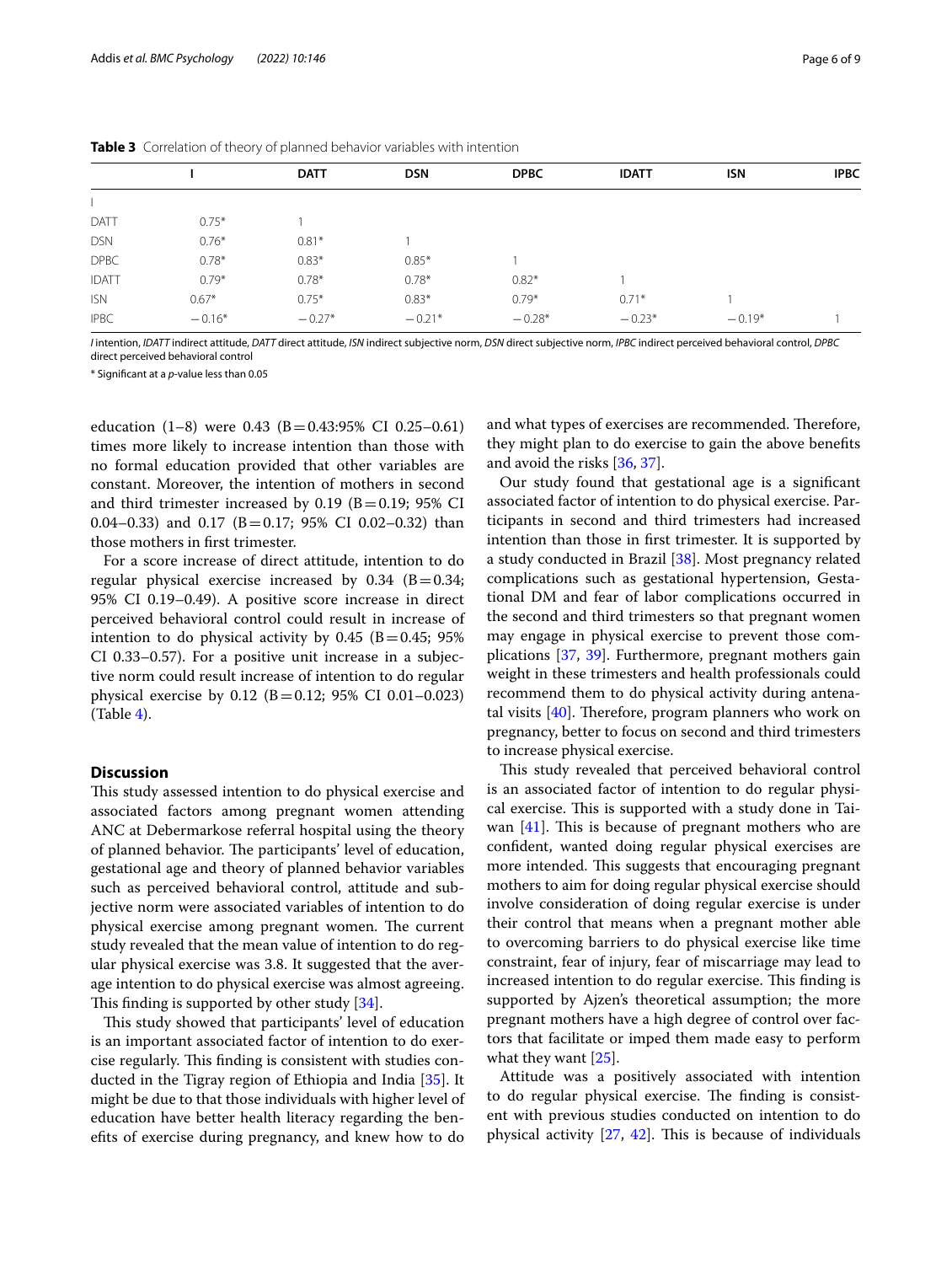<span id="page-6-0"></span>**Table 4** Multiple linear regression of intention to do regular physical exercise and associated factor among pregnant mothers in Debermarkose referral hospital, 2020

| Variable                        | β       | B       | <i>p</i> value | 95% CI for | В    |
|---------------------------------|---------|---------|----------------|------------|------|
| <b>Education level</b>          |         |         |                |            |      |
| No formal education (ref)       |         |         |                |            |      |
| Primary level                   | 0.19    | 0.43    | $< 0.01*$      | 0.25       | 0.61 |
| Secondary level                 | 0.09    | 0.21    | 0.05           | $-0.01$    | 0.41 |
| College and above               | 0.06    | 0.18    | 0.35           | $-0.20$    | 0.58 |
| Residence                       |         |         |                |            |      |
| Urban (ref)                     |         |         |                |            |      |
| Rural                           | 0.03    | 0.16    | 0.17           | $-0.06$    | 0.38 |
| Participants occupation         |         |         |                |            |      |
| House wife (ref)                |         |         |                |            |      |
| Daily laborer                   | $-0.05$ | $-0.05$ | 0.08           | $-1.46$    | 0.08 |
| Merchant                        | $-0.05$ | $-0.05$ | 0.16           | $-1.19$    | 0.19 |
| Government employee             | 0.01    | 0.01    | 0.92           | $-1.42$    | 1.59 |
| Experience of exercise          |         |         |                |            |      |
| No (ref)                        |         |         |                |            |      |
| Yes                             | $-0.06$ | $-0.05$ | 0.718          | $-0.34$    | 0.23 |
| Gestational age                 |         |         |                |            |      |
| First trimester (ref)           |         |         |                |            |      |
| Second trimester                | 0.08    | 0.19    | $0.01*$        | 0.04       | 0.33 |
| Third trimester                 | 0.17    | 0.17    | $0.02*$        | 0.02       | 0.32 |
| Gravidae                        |         |         |                |            |      |
| One (ref)                       |         |         |                |            |      |
| Two to four                     | 0.12    | 0.26    | 0.32           | $-0.26$    | 0.78 |
| Above four                      | 0.17    | 0.38    | 0.17           | $-0.17$    | 0.94 |
| Parity                          |         |         |                |            |      |
| None (ref)                      |         |         |                |            |      |
| One                             | $-0.12$ | $-0.39$ | 0.15           | $-0.94$    | 0.15 |
| Two and above                   | $-0.16$ | $-0.34$ | 0.21           | $-0.87$    | 0.19 |
| Knowledge                       | 0.02    | 0.1     | 0.35           | $-0.02$    | 0.04 |
| TPB variables                   |         |         |                |            |      |
| Attitude                        | 0.27    | 0.34    | $< 0.01*$      | 0.19       | 0.49 |
| subjective norm                 | 0.11    | 0.12    | $0.03*$        | 0.01       | 0.23 |
| perceived behavioral<br>control | 0.52    | 0.45    | $< 0.01*$      | 0.33       | 0.57 |

\* Signifcant at a *p*-value less than 0.05

who believe that regular physical exercises reduce gestational DM, pregnancy induced hypertension and prevent miscarriage are more probable to have favorite feeling towards physical activity and plan to do it [\[23](#page-7-26), [43](#page-8-10)]. In addition, the fnding is supported by the elicitation study done to formulate the indirect attitude. Thus, formation positive attitude of pregnant mothers could increase the physical exercise behavior.

The current study found that subjective norm was a positively associated with intention to do regular physical exercise. This is consistent with a research conducted in Taiwan  $[41]$  $[41]$ . This implies that the decision to do physical exercise is made not only by the individuals themselves but also infuenced by them signifcant others such as families, friends, health professionals, spouse and neighbors. As a result interventions to improve doing regular exercise among pregnant women should target those important others as a whole rather than focusing only on pregnant mothers [\[25](#page-7-20)].

#### **Limitations of the study**

Since the data was from self-report there could be the probability of the occurrence of recall and social desirability bias. Furthermore, due to the cross-sectional nature of the study, it doesn't show cause and efect relationship. Recent studies showed that personality trait has an efect on intention to do physical exercise so future researchers better to incorporate personality trait as an explanatory variable.

## **Conclusion**

Theory of planned behavior could be successfully applied to determine the associated factors of intention to do physical exercise during pregnancy. Factors of intention to do regular physical exercise were direct perceived behavioral control, direct attitude, direct subjective norm, participants level of education, and gestational age. Therefore, information education and communication is required to bring favorable attitude, to reduce perceived berries and interventions should also consider the mother, friend, spouse and health professionals who had infuence to her decision.

#### **Abbreviations**

ACOG: American college of obstetrician and gynaecologists; AOR: Adjusted odds ratio; ATT: Attitude; CI: Confdence interval; DM: Diabetic mellitus; I: Intention; MET: Metabolic equivalent; MMR: Maternal mortality ratio; PBC: Perceived behavioral control; SN: Subjective norms; SOGC: Society of Obstetrician and Gynecologist of Canada; TPB: Theory of planned behaviour; WHO: World Health Organization.

#### **Acknowledgements**

We would like to forward our heartfelt gratitude to the University of Gondar College of Medicine and Health Sciences Institute of Public Health for providing us ethical clearance and help us to conduct research. In addition, we would like to thank Debermarkose referral Hospital administrative stafs for their kind cooperation. Finally, we would like to acknowledge study participants, data collectors and supervisors for their time and contribution to this work.

#### **Author contributions**

All authors made substantial contributions to conception and design, acquisition of data, or analysis and interpretation of data; took part in drafting the article or revising it critically for important intellectual content; agreed to submit to the current journal; gave fnal approval of the version to be published; and agree to be accountable for all aspects of the work. All authors read and approved the fnal manuscript.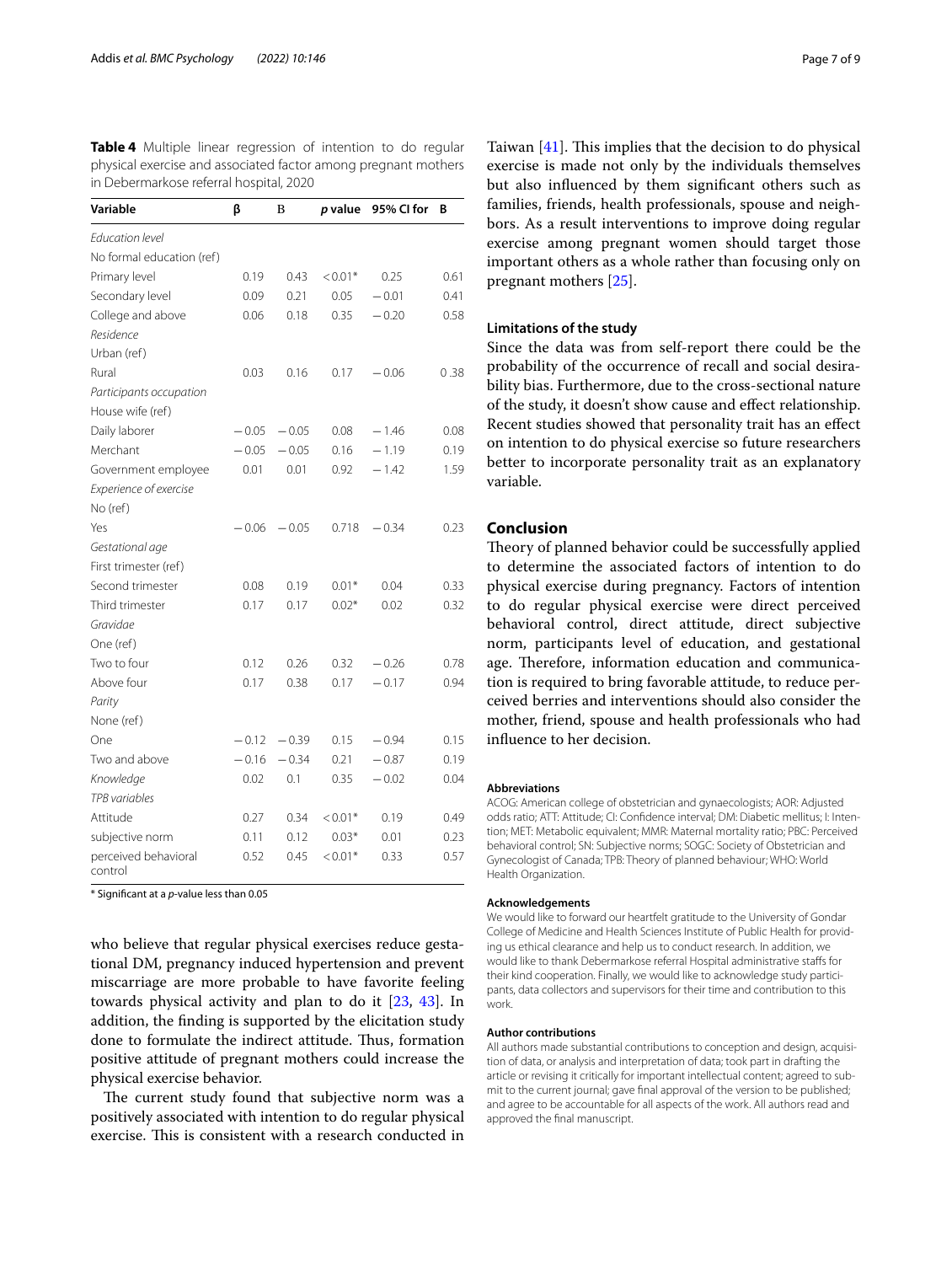#### **Funding**

The authors have received funds from Amhara National Regional Health Bureau for this research work. However, the funder has no any impact on conception and design, acquisition, or analysis and interpretation of data.

#### **Availability of data and materials**

The datasets used and/or analyzed during the current study are available from the corresponding author on reasonable request.

#### **Declarations**

#### **Ethics approval and consent to participate**

Ethical clearance was obtained from Ethical Review Committee of Institute of Public Health, Collage of Medicine and Health Sciences, University of Gondar with Ref No/IPH/838/06/2012. Written cooperation letter also obtained from Debermarkose referral hospital to conduct interview from the participants and to facilitate the research processes. All the study participants were fully informed about the purpose of the study, their right to refuse, assurance of confdentiality and privacy during interview. Informed, voluntary and written consent was obtained from each participant before data collection. Strict confdentiality was maintained through anonymous recording and coding of questionnaire. And all necessary methods were carried out in accordance with the guidelines of institutional and Declaration of Helsinki.

#### **Consent for publication**

Not applicable.

#### **Competing interests**

The authors declare that they have no competing interests.

#### **Author details**

<sup>1</sup> Amhara Regional State Health Bureau, Bahir Dar, Ethiopia. <sup>2</sup> Department of Health Education and Behavioural Sciences, College of Medicine and Health Sciences, University of Gondar, Gondar, Ethiopia. <sup>3</sup> School of Public Health, Saint Paul's Hospital Millennium Medical College, Addis Ababa, Ethiopia.

## Received: 16 December 2021 Accepted: 6 May 2022

#### **References**

- <span id="page-7-0"></span>1. Barsky E, Smith T, Patricios J, Collins R, Branfeld A, Ramagole M. South African sports medicine association position statement on exercise in pregnancy. SAJSM. 2012;24(2):69–71.
- <span id="page-7-1"></span>2. Abbasi M, Van Den Akker O. Journal of reproductive and infant A systematic review of changes in women's physical activity before and during pregnancy and the postnatal period. J Reprod Infant Psychol. 2015;2015(33):325–58.
- <span id="page-7-2"></span>3. AGOC. Physical activity and exercise during pregnancy and the postpartum period. Am J Obs Gynecol. 2020;135(804):178–88.
- <span id="page-7-3"></span>4. Mottola MF, Davenport MH, Ruchat S, Davies GA, Poitras VJ, Gray CE, et al. 2019 Canadian guideline for physical activity throughout pregnancy. Br J Sport Med. 2019;52:1339–46.
- <span id="page-7-4"></span>5. Hinman SK, Smith KB, Quillen DM, Smith MS. Exercise in pregnancy: a clinical review. Sports Health. 2015;7(6):527–31.
- <span id="page-7-5"></span>6. Mishra S, Kishore S. Efect of physical activity during pregnancy on gestational diabetes mellitus. Indian J Endocrinol Metab. 2018;22(5):661–71.
- 7. Poston L. Do physical activity interventions prevent gestational diabetes? BJOG Int J Obstet Gynaecol. 2015;122(9):1175.
- 8. Tobias DK, Zhang C, Van Dam RM, Bowers K, Hu FB. Physical activity before and during pregnancy and risk of gestational diabetes mellitus: a meta-analysis. Diabetes Care. 2011;34(1):223–9.
- <span id="page-7-6"></span>9. do Nascimento GR, Borges MC, Figueiroa JN, Alves LV, Alves JG. Physical activity pattern in early pregnancy and gestational diabetes mellitus risk among low-income women: A prospective cross-sectional study. SAGE Open Med. 2019. [https://doi.org/10.1177/2050312119875922.](https://doi.org/10.1177/2050312119875922)
- <span id="page-7-7"></span>10. Di Girolamo R, Galliani C, Buca D, Liberati M, Antonio FD, Quaresima P, et al. Log in Outcomes of second stage cesarean section following the use of a fetal head elevation device: a systematic review and

meta-analysis Submit your next paper to pregnancy associated transient osteoporosis of the hip (PR-TOH): a non—obstetric indi. Eur J Obstet Gynecol Reprod Biol. 2021;262:1–3.

- 11. Domenjoz I, Kayser B, Boulvain M. Efect of physical activity during pregnancy on mode of delivery. Am J Obstet Gynecol. 2014;211(4):401e.1- 401e.11. <https://doi.org/10.1016/j.ajog.2014.03.030>.
- <span id="page-7-8"></span>12. Perales M, Calabria I, Lopez C, Franco E, Coteron J, Barakat R. Regular exercise throughout pregnancy is associated with a shorter frst stage of labor. Am J Heal Promot. 2016;30(3):149–54.
- <span id="page-7-9"></span>13. Broussard NH, Page J, Tekleselassie TG, Ferede T, Reda HT. Ethiopia. Youth and employment in sub-Saharan Africa: working but poor. 2014, p. 163–231.
- <span id="page-7-10"></span>14. Alkema L, Chou D, Hogan D, Zhang S, Moller A-B, Gemmill A, et al. National, regional and global levels and trend in MMR between 1990 and 2015. Lancet. 2016;387(10017):462–74.
- <span id="page-7-11"></span>15. Sanabria-Martínez G, Poyatos-León R, Notario-Pacheco B, Álvarez-Bueno C, Cavero-Redondo I, Martinez-Vizcaino V. Efects of physical exercise during pregnancy on mothers' and neonates' health: a protocol for an umbrella review of systematic reviews and meta-analysis of randomised controlled trials. BMJ Open. 2019;9(9):1–7.
- <span id="page-7-12"></span>16. Smith R, Assefa N, Loxton D, Chojenta C, Tesfaye G. Magnitude, trends and causes of maternal mortality among reproductive aged women in Kersa health and demographic surveillance system, eastern Ethiopia. BMC Womens Health. 2018;18(1):1–10.
- <span id="page-7-13"></span>17. Hjorth MF, Kloster S, Girma T, Faurholt-Jepsen D, Andersen G, Kæstel P, et al. Level and intensity of objectively assessed physical activity among pregnant women from urban Ethiopia. BMC Pregnancy Childbirth. 2012;12(154):1–8.
- <span id="page-7-14"></span>18. Khosravi M. Burnout among Iranian medical students: prevalence and its relationship to personality dimensions and physical activity. Eur J Transl Myol. 2021;31(1):318–24.
- <span id="page-7-15"></span>19. Khosravi M, Mirbahaadin M, Kasaeiyan R. Understanding the infuence of high novelty-seeking on academic burnout: moderating effect of physical activity. Eur J Transl Myol. 2020;30(2):318–24.
- <span id="page-7-16"></span>20. Viswanath kgbkrk. Health and health. 2008, p. 1–590.
- <span id="page-7-17"></span>21. Ajzen I. Constructing a theory of planned behavior questionnaire. Biofeedback and selfregulation [Internet]. 2010;17(March):1–7. Available from: [http://www.people.umass.edu/aizen/tpb.html.](http://www.people.umass.edu/aizen/tpb.html)
- <span id="page-7-18"></span>22. Mummery WK, Spence JC, Hudec JC. Understanding physical activity intention in Canadian school children and youth: an application of the theory of planned behavior. Res Q Exerc Sport. 2000;71(2):116–24.
- <span id="page-7-26"></span>23. Poobalan AS, Aucott LS, Clarke A, Smith WCS. Physical activity attitudes, intentions and behaviour among 18–25year olds: a mixed method study. BMC Public Health. 2012;12(1):1.
- <span id="page-7-19"></span>24. Wing Kwan MY, Bray SR, Martin Ginis KA. Predicting physical activity of frst-year university students: an application of the theory of planned behavior. J Am Coll Heal. 2009;58(1):45–55.
- <span id="page-7-20"></span>25. Ajzen I. The theory of planned behavior. Organ Behav Hum Decis Process. 1991;50(2):179–211.
- <span id="page-7-21"></span>26. Gerrard J. Exercise during pregnancy. Br J Midwifery. 2020;28(7):450.
- <span id="page-7-22"></span>27. Hamilton K, Fleig L, Henderson J, Hagger MS. Being active in pregnancy: theory-based factors associated with physical activity among pregnant women. Women Heal. 2019;59(2):213–28. [https://doi.org/10.1080/03630](https://doi.org/10.1080/03630242.2018.1452835) [242.2018.1452835.](https://doi.org/10.1080/03630242.2018.1452835)
- <span id="page-7-23"></span>28. Ribeiro CP, Milanez H. Knowledge, attitude and practice of women in Campinas, São Paulo, Brazil with respect to physical exercise in pregnancy : a descriptive study. Reprod Health. 2011;8(31):1–7.
- 29. Alvis ML, Morris CE, Garrard TL, Hughes AG, Hunt L, Koester MM, et al. Educational brochures infuence beliefs and knowledge regarding exercise during pregnancy: a pilot study. Int J Exrcise Sci. 2019;12(15):581.
- 30. Sujindra E, Bupathy A, Suganya A, Praveena R. Knowledge, attitude, and practice of exercise during pregnancy among antenatal mothers. Int J Educ Psychol Res. 2015;1(3):234–7.
- <span id="page-7-24"></span>31. Watson ED, Oddie B, Constantinou D. Exercise during pregnancy: knowledge and beliefs of medical practitioners in South Africa: a survey study. BMC Pregnancy Childbirth. 2015;15(245):1–7.
- <span id="page-7-25"></span>32. Lee CF, Chiang IC, Hwang FM, Chi LK, Lin HM. Using the theory of Planned behavior to predict pregnant women's intention to engage in regular exercise. Midwifery. 2016;42:80–6. [https://doi.org/10.1016/j.midw.2016.](https://doi.org/10.1016/j.midw.2016.09.014) [09.014](https://doi.org/10.1016/j.midw.2016.09.014).